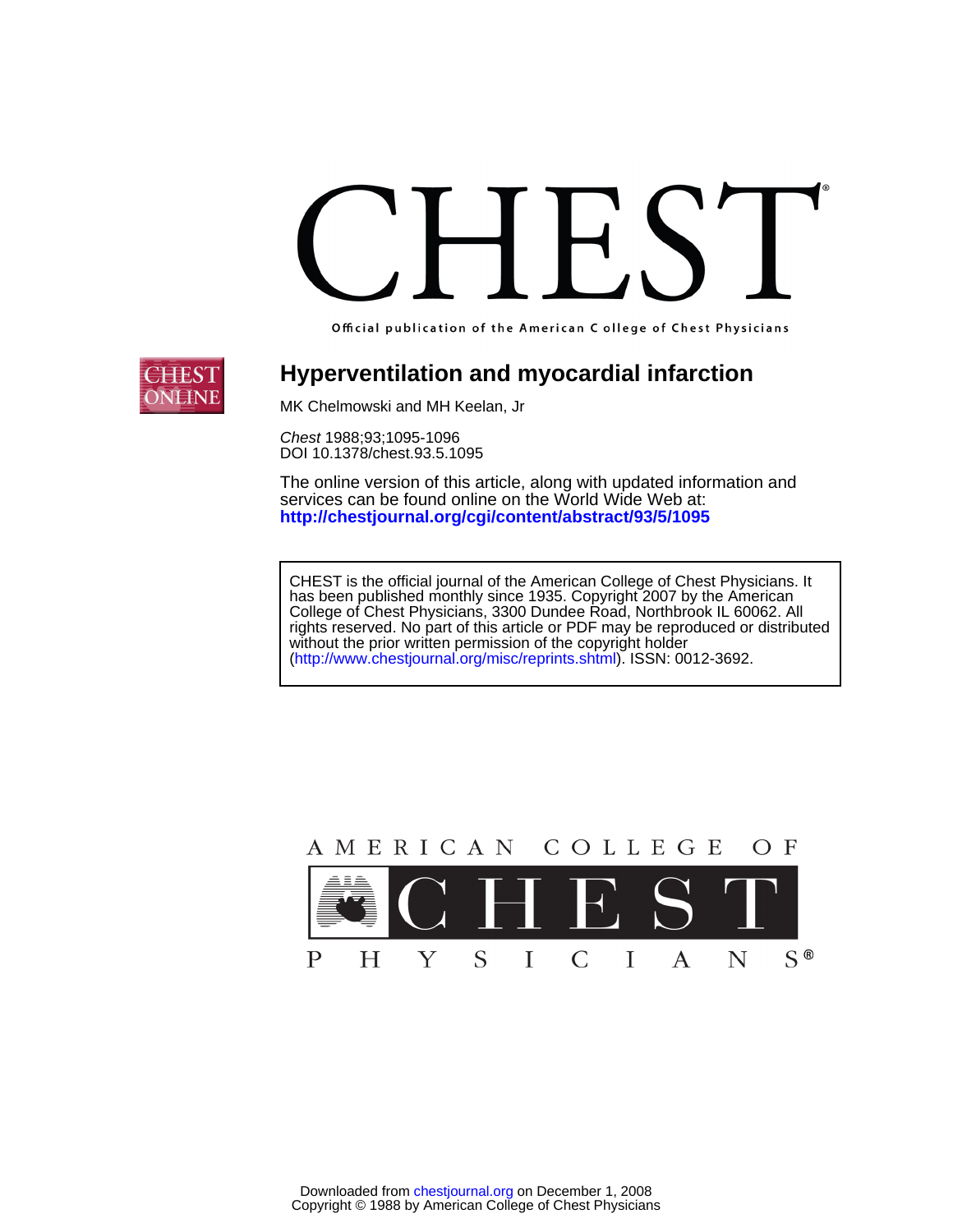

# selected reports

# **Hyperventilation and Myocardial lnfarction\***

*Mark K. Chelmowski, M.D.; and Michael H. Keelan, Jr., M.D.* 

Chest pain that is associated with hyperventilation is often considered to be benign and noncardiac in nature. While not commonly recognized, hyperventilafion can provoke coro nary vasospasm. We report a man who presented with hyperventilation and developed myocardial infarction. In the setting of hyperventilation, chest pain and ST segment elevation, coronary vasospasm must be considered.

Tp to 10 percent of patients seen by primary care physicians have symptoms attributable to hyperventilation.' Chest pain is a common but poorly understood complaint in these individuals.<sup>2,3</sup> It has been thought to arise as a result of intercostal muscle spasm or strain or by diaphragmatic irritation from a distended stomach.<sup>4</sup> Hyperventilation can produce T wave and ST segment changes on the ECG,<sup>5,6</sup> but coronary angiography in these patients usually reveals nor mal anatomy.

In addition to causing peripheral and cerebral vasoconstriction, hyperventilation has also been shown to cause diminished coronary blood flow.<sup>10,11</sup> Oxygen delivery to the myocardium and other tissues is further decreased in alkalosis because of increased hemoglobin oxygen affinity according to the Bohr effect. In patients with known Prinzmetal's angina, hyperventilation has been observed to induce coro nary vasospasm and myocardial ischemia.<sup>12-14</sup>

The following case report implicates hyperventilation in the pathogenesis of myocardial infarction in a man with nearnormal coronary arteries and no prior history of angina.

#### **CASE REPORT**

A 59-year-old building contractor was brought to the Milwaukee County Medical Complex on October 18, 1985 with mild chest pres sure, dyspnea, paresthesias of extremities and difficulty concentrating, of one hour duration. He had a history of intermittent atrial fibrillation and was taking digoxin and quinidine. In 1982, he had abnormal findings on exercise stress test, but a completely normal coronary angiogram. At presentation he was anxious, tachypneic, nauseated and diaphoretic. The initial ECG revealed normal sinus rhythm and a slightly prolonged Q-T interval of 0.38 s without ST segment changes. Electrolytes and chest x-ray film findings were normal. An initial arterial blood gas determination showed pH, 7.65; Pco<sub>2</sub>, 13 mm Hg; Po<sub>2</sub>, 125 mm Hg on room air. He was given 5 mg of diazepam by mouth and instructed to breathe into a paper bag. Approximately 50 minutes later he complained of increased precor dial chest pressure. Repeat ECG (Fig 1) showed marked S-T segment elevation in leads  $V_3$ - $V_6$ , and he was admitted to the coronary care unit.<br>He initially received little relief from sublingual nitroglycerin or

nifedipine and was then treated with IV nitroglycerin and proprano-



**FIGURE** 1. ECG obtained during hyperventilation and chest pain.

lol with resolution of his chest pain. At 12 hours, his CPK level peaked at 1,824 IU with 12 percent MB bands. He had a four-beat run of ventricular tachycardia on the night of admission, which was treated withlidocaine. An ECG the following day showed *Q* waves in leads  $V_1-V_4$  (Fig 2). Cardiac catheterization on the fifth hospital day revealed normal hemodynamics. Other than a small 10-20 percent **defect** in the proximal left anterior descending artery, his coronary arteries appeared normal (Fig 3). There was a focal area of hypocontractility of the distal anterolateral wall near the apex. He was discharged on therapy with nifedipine, warfarin, aspirin, dipyridamole, digoxin and quinidine. One month later, agated heart scan revealed a normal resting ejection fraction of53 percent. He has remained pain free in the ensuing 18 months, but has developed recurrent atrial fibrillation.



**FIGURE** 2. ECG obtained the second day of hospitalization.

<sup>\*</sup>Fmm the Cardiology Division, Department of Medicine, Medical College of Wisconsin, Milwaukee.

*Reprint requests: Dr Keelan, 8700 W Wisconsin Avenue, Milwaukee* 53226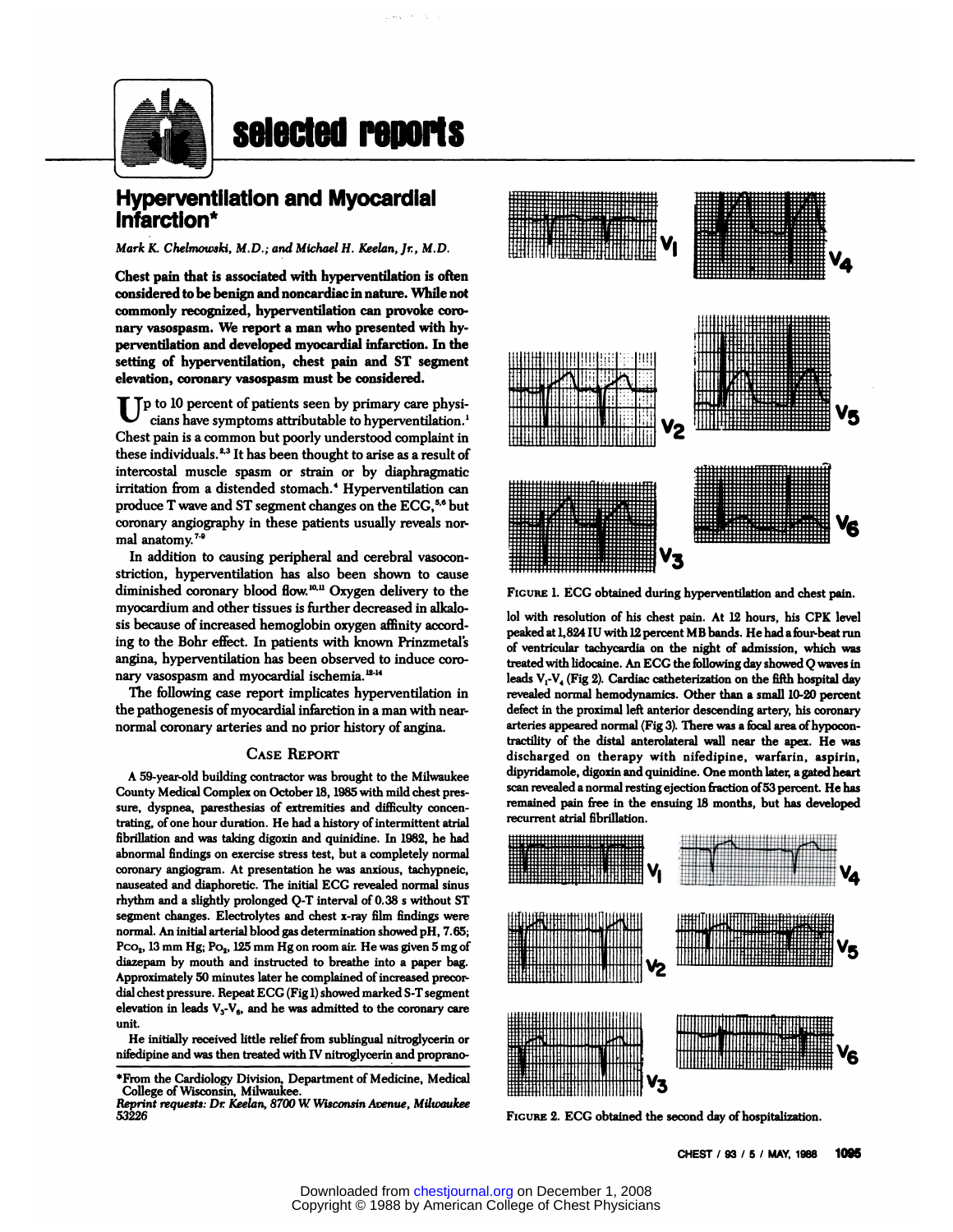

**FIGURE** 3. Coronary angiogram on the fifth day of admission. No significant stenosis is seen. The arrow depicts a small filling defect that may represent a thrombus.

#### **DISCUSSION**

This case describes a man, presenting with hyperventilation, who had a transmural myocardial infarction, but near normal coronary arteries five days later. Normal findings on coronary angiograms have been reported after myocardial infarction in 3 to 6 percent of those studied.<sup>15,16</sup> In these cases, coronary vasospasm, thrombosis or platelet aggregates are thought to cause temporary coronary occlusion.

Yasue et al<sup>12</sup> first demonstrated that hyperventilation, in combination with Tris buffer infusion, caused coronary vasospasm. Preadministered diltiazem prevented vasospasm in four patients studied. Hyperventilation is more apt to proyoke coronary ischemia in individuals with Prinzmetal's angina than those with classic exertional angina.<sup>13</sup> Therapy of Prinzmetal's angina with vasodilator drugs can be assessed by serial trials of hyperventilation. There was good correlation between clinical remission of angina on therapy and lack of ischemic response to hyperventilation in one group of patients with Prinzmetal angina.'4

The mechanism by which hyperventilation causes vaso spasm is unclear. It has been proposed that during alkalosis fewer hydrogen ions enter the cell. This permits more calcium to enter the cell causing vasoconstriction.<sup>17</sup> The autonomic nervous system may play a role as propontheline bromide, an antimuscarinic agent, has been shown to prevent ECG changes with hyperventilation.<sup>18</sup> Circadian fluctuations in catecholamine levels might explain the observation that some patients have ischemic responses to hyperventilation only in the early morning.<sup>19</sup>

The effect of hyperventilation on blood coagulation is not well known. Platelets, *in vitro,* exhibit increased aggregability to epinephrine and collagen at a physiologically alkaline pH.

In the case reported herein it is not possible to ascertain whether myocardial infarction occurred because of vaso spasm, thrombosis or platelet aggregates. There is substantial evidence that hyperventilation can provoke coronary vasospasm, but cause and affect cannot be established here. Individuals with Prinzmetal's angina appear to be more sus ceptible to hyperventilation-induced myocardial ischemia. Calcium channel blockers and efforts to terminate hyperventilation such as sedation, reassurance, rebreathing and instruction in relaxation techniques should be utilized. Further studies are needed to define the scope of hyperventilation-induced myocardial ischemia in the general population.

### **REFERENCES**

- 1 Missri JC, Alexander S. Hyperventilation syndrome. A brief review. JAMA 1978; 240:2093-96
- 2 Smith CW. Hyperventilation syndrome. Briding the behavioral organic gap. Postgrad Med 1985; 78:73-84
- 3 Magarian GJ, Middaugh DA, Linz DH. Hyperventilation syn drome: A diagnosis begging for recognition. West J Med 1983; 138:733-38
- **4 Wheafley C.** Hyperventilation syndrome. A frequent cause of chest pain. Chest 1975; 68:195-99
- 5 Barker PS, Shrader EL, Ronzoni E. The effects ofalkalosis and of acidosis upon the human electrocardiogram. Am Heart J 1939; 17: 169-86
- 6 Wasserberger **RH,** Siebecker KL, Lewis WC. The effect of hyperventilation on the normal adult electrocardiogram. Circulation 1956; 23:850-55
- 7 McHenry PL, Cogan OJ, Elliott WC, Knoebel SB. False positive ECG response to exercise secondary to hyperventilation: Cmeangiographic correlation. Am Heart J 1970; 79:683-87
- 8 Jacobs WF, Battle WE, Ronan JA. False positive ST-T wave changes secondary to hyperventilation and exercise. A cm eangiographic correlation. Ann Intern Med 1974; 81:479-82
- 9 Evans DW, Lum LC. Hyperventilation: An important cause of pseudoangmna. Lancet 1977; 1:155-57
- 10 Rowe GG, Castillo CA, Crumpton CW. Effects of hyperventilation on systemic and coronary hemodyanmis. Am Heart J 1962; 63:67-77
- 11 Neill WA, Hattenhauer M. Impairment of myocardial O, supply due to hyperventilation. Circulation 1975; 52:854-58
- 12 Yasue H, Nagao M, Omote 5, Takizawa A, Miwa K, Tanaka S. Coronary arterial spasm and Prinzmetal's variant form of angina induced by hyperventilation and Tris-buffer infusion. Circulation 1978; 58:56-62
- 13 Crea F, Davies G, Chierchia S, Romeo F, Bugiardini R, Kaski JC. Different susceptibility to myocardial ischemia provoked by hyperventilation and cold pressor test in exertional variant angina pectoris. Am J Cardiol 1985; 56: 18-22
- 14 Girotti LA, Crosatto JR. Messuti H, Kaski **JC,** Dyszel E, Rivas CA. The hyperventilation test as a method for developing successful therapy in Prinzmetal's angina. Am J Cardiol 1982; 49: 834-41
- 15 Legrand V, Deliege M, Henrard L, Boland J, Kulbertus H. Patients with myocardial infarction and normal coronary arteriogram. Chest 1982; 82:678-85
- 16 Betriu A, Paic JC, Sanz GA, Casals F, Magrina J, Castaner A, et al. Myocardial infarction with normal coronary arteries: A prospective clinical angiographic study. Am J Cardiol 1981; 48: 28-32
- 17 Van Breeman C, Farinas BR, Gerba P, McNaughton ED. Excitation-contraction coupling in rabbit aorta studied by the Lanthanum method for measuring cellular calcium influx. Circ **Res** 1972; 30:44-54
- 18 Wasserburger RH, Lorenz TH. The effect of hyperventilation and Probanthine on isolated RS-T segment and T wave abnormalities. Am Heart J 1956; 51:666-86
- 19 Mortenson SA, Vilhelmsen R, Sandoe E. Prinzmetal's variant angina. Circadian variation in response to hyperventilation. Acta Med Scand (suppl) 1981; 644:38-41
- 20 Rodgers AB. The effect of pH on human platelet aggregation induced by epinephrine and ADP. Proc Exp Bio Med 1972; 139: 1100-03

1096 Hyperventilation and Myocardial Infarction (Chelmowski, Keelan)